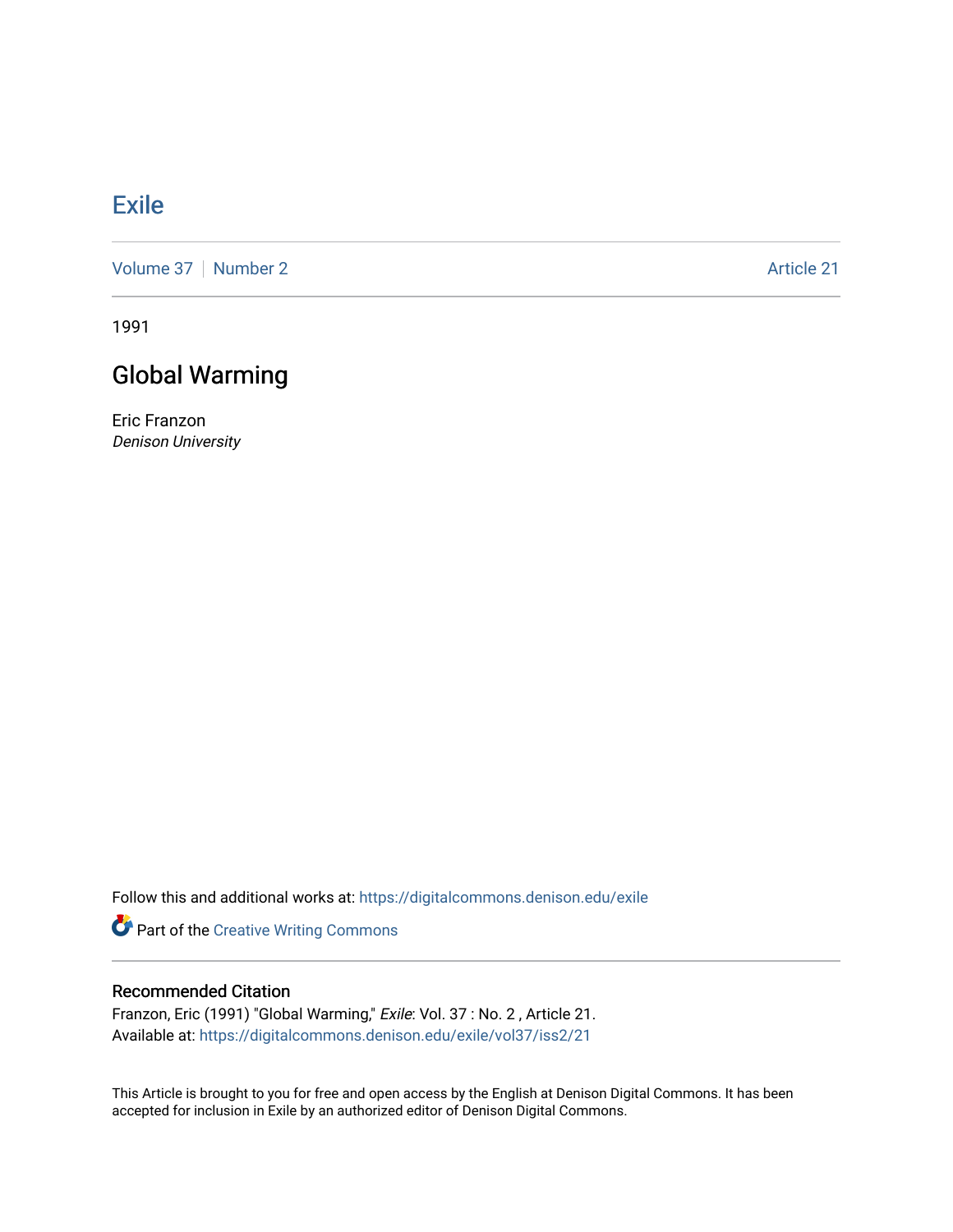## **Global Warming**

Yes, child ... I remember. I remember when we called this change "seasons. I remember their beginnings: Marked by the end of my impatience, and a day or two of passionate play As with a new Christmas toy.

April Showers, Bring May Flowers . ..

And the wait began again, for another Christmas, another Solstice.

Turn, Turn, Turn.

I remember their ends, with oaths of "at last!" melting into the earth, giving way to Spring: The time when a young heart turns to thoughts of

Summer.

I remember, child. I remember when we had to wait longer than a nap, a sit com, a Big Mac, for our favorite season.